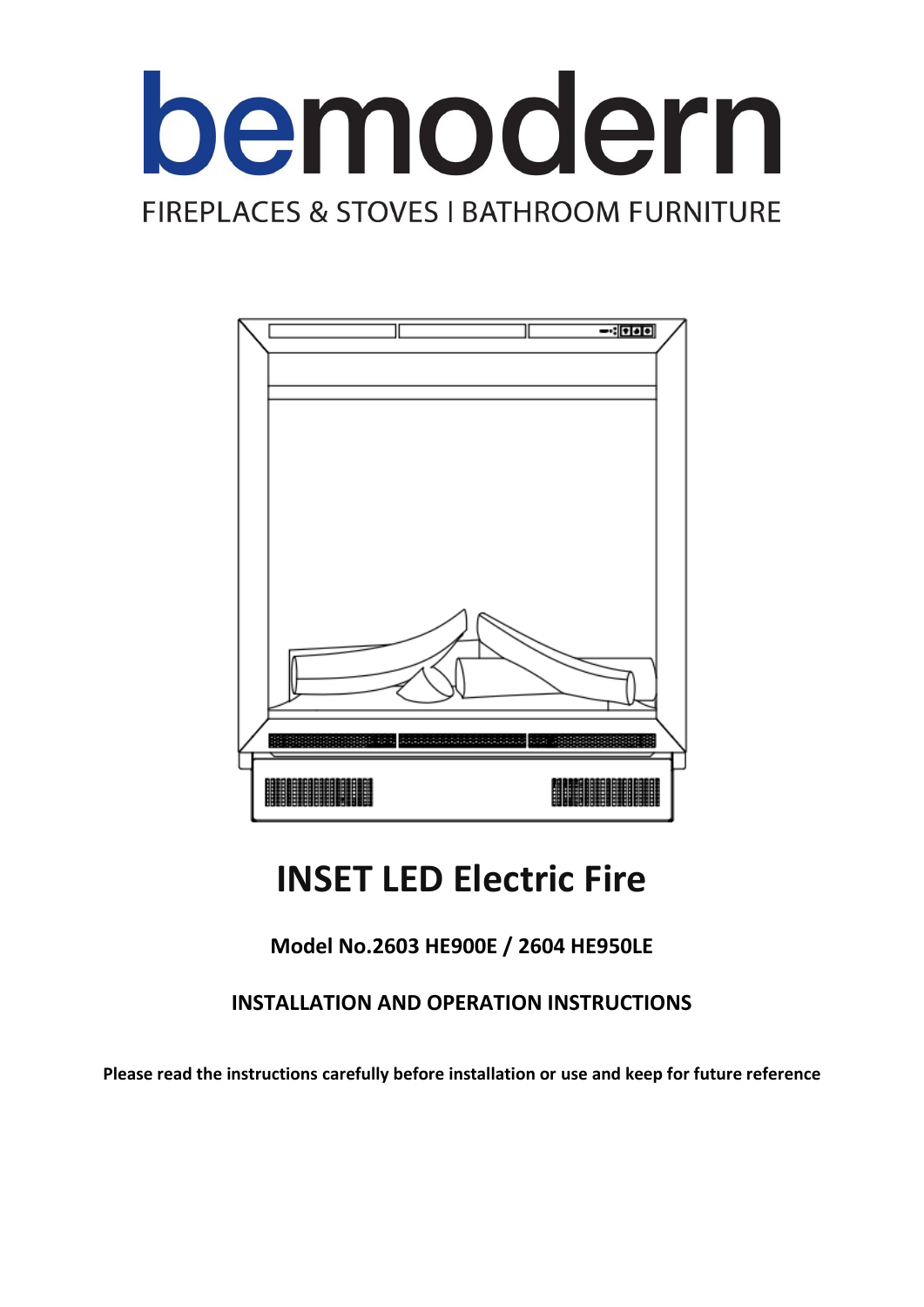# **CONTENTS**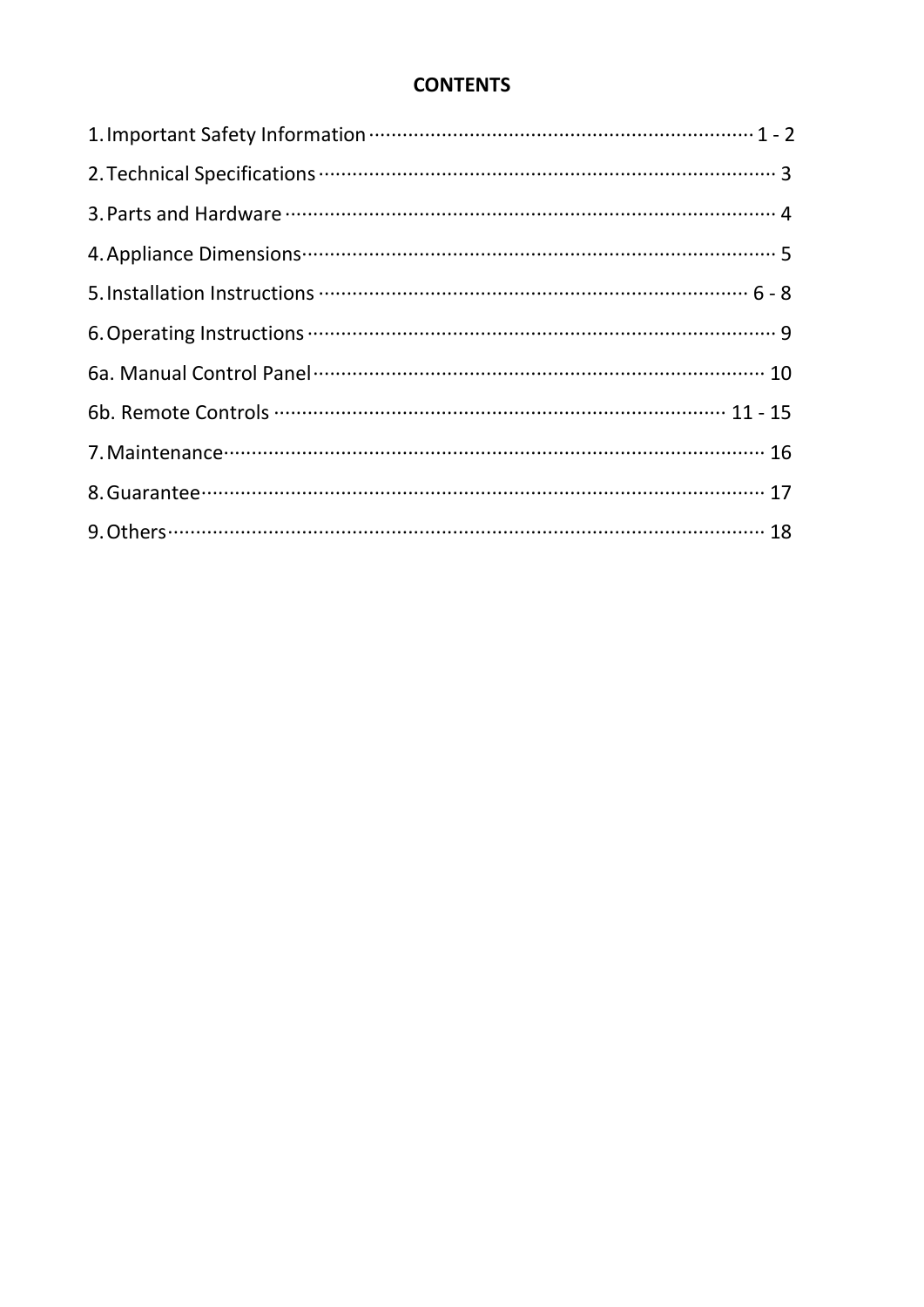- **1.1 Read all of the instructions carefully before using the appliance.**
- **1.2 For indoor use only.** This appliance is not suitable for use outside the house and **only suitable for well insulated spaces or occasional use**.
- 1.3 Do not use this appliance in the immediate surroundings of a bath, a shower or a swimming pool.
- 1.4 Do not use this fire as a free-standing appliance. It must always be fixed to the wall, fireplace mantel, floor etc.
- 1.5 This fire must not be located immediately below a socket-outlet.
- 1.6 This appliance must be earthed.
- 1.7 This appliance must not be supplied through an external switching device, such as a timer, or connected to the circuit that is regularly switched on and off by utility in order to avoid a hazard due to the inadvertent resetting of the thermal cut out.
- 1.8 A non-rewirable plug fitted with a 13A fuse is supplied. Should the fuse or plug need replacing, and you are competent to do so, it must be replaced with a 13A fuse or plug being 13A BS1363A approved.
- 1.9 If the power cord is damaged, it must be repaired by the manufacturer, its authorised service centre or professional person.

- 1.10 The meaning of this symbol is "DO NOT COVER". Warning: in order to avoid overheating, do not allow the appliance to be covered or let the air inlet / outlet to become obstructed. Please note the warning symbol on the appliance (see above).
- 1.11 To reduce the risk of fire, keep textiles, curtains, or any other flammable material a minimum distance of 1 meter from the air outlet.
- 1.12 Keep the power cord away from hot surfaces and hot conditions. Do not route the power lead in front of the appliance.
- 1.13 Do not use this fire in rooms that have explosive gas in them (for example petrol), or if you are using solvents, glue, aerosol spray or in flammable paints, as these may catch fire.
- 1.14 This appliance can be used by children aged from 8 years and above and persons with reduced physical, sensory or mental capabilities or lack of experience and knowledge if they have been given supervision or instruction concerning use of the appliance in a safe way and understand the hazards involved.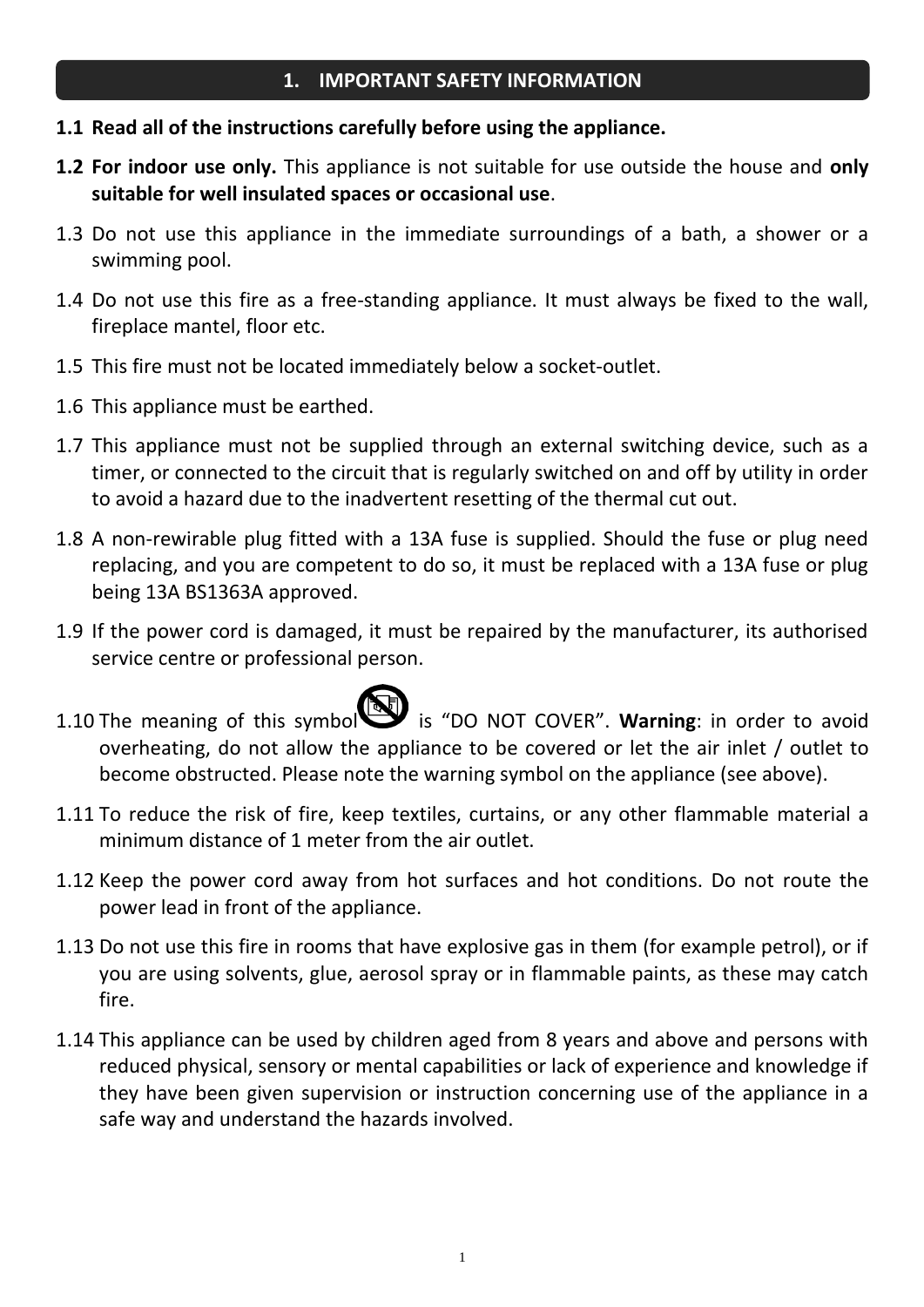- 1.15 Children and vulnerable people must be supervised at all times when using this appliance, as some parts can become very hot and cause burns.
- 1.16 Do not use this appliance in small rooms when they are occupied by persons not capable of leaving the room on their own, unless constant supervision is provided.
- 1.17 Cleaning and user maintenance shall not be made by children without supervision.
- 1.18 Children aged from 3 years and less than 8 years only can switch on / off the appliance provided that it has been placed or installed in its intended normal operating position and instructions and supervisions concerning the safe way of the use of the appliance are offered. Children aged from 3 years and less than 8 years shall not plug in, regulate and clean the appliance or perform user maintenance.
- 1.19 This appliance shall not be played with by children.
- 1.20 Children of less than 3 years should be kept away unless continuously supervised.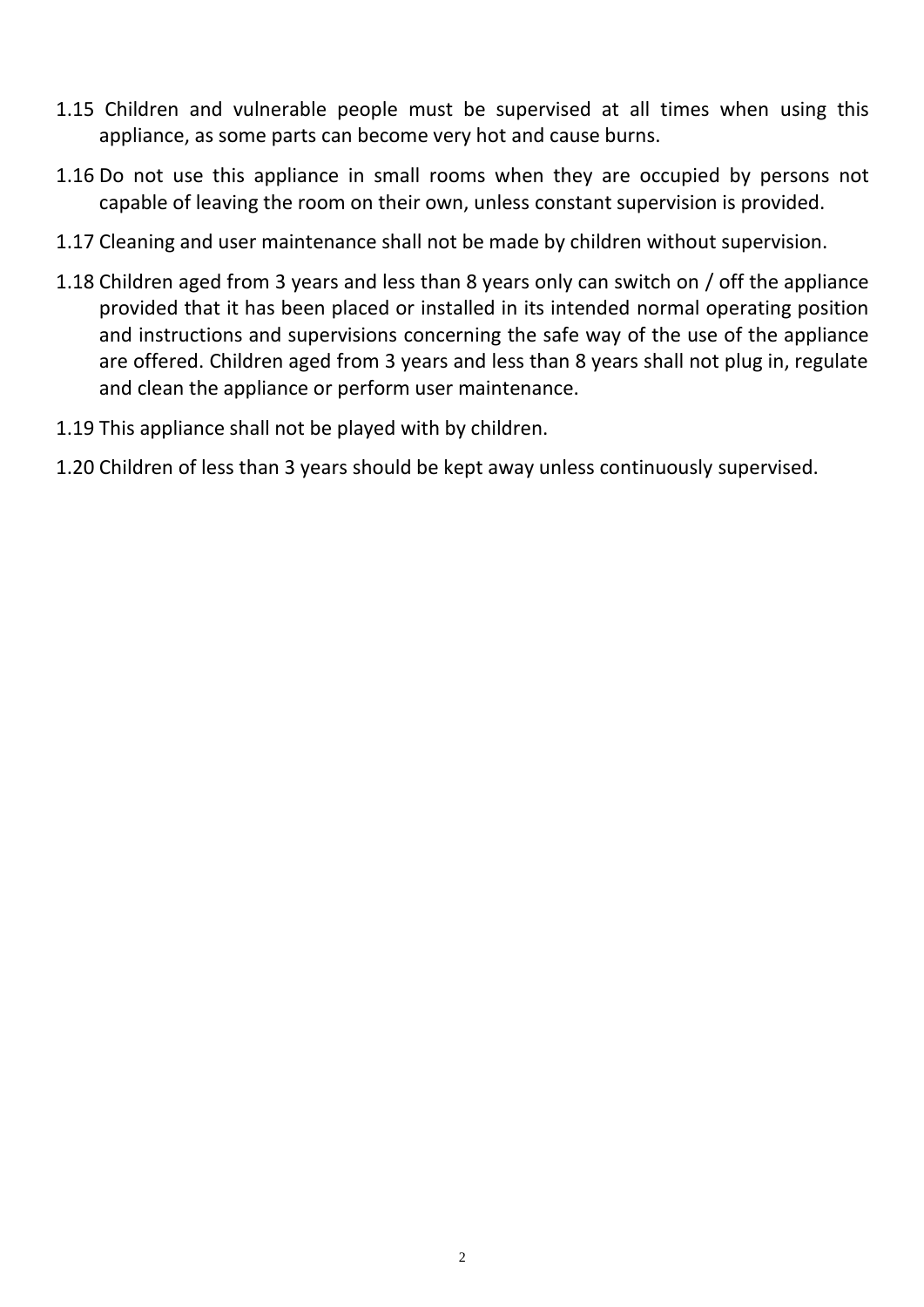# **2. TECHNICAL SPECIFICATIONS**

Model No.: 2603 (900) / 2604 (950) Supply Voltage: AC 230-240V 50Hz Maximum power consumption: 2KW Power for flame effect: 2603 (900): 20.5W (LED 12.5W + Motor for flame 8W) 2604 (950): 25W (LED 17W + Motor for flame 8W)

# **Heat Output:**

Nominal heat output (Pnom): 2KW Minimum heat output (indicative) (Pmin): 1KW Maximum continuous heat output (Pmax): 2KW

## **Auxiliary Electricity Consumption:**

At nominal heat output (elmax): 12.5W At minimum heat output (elmin): 12W In standby mode (elSB): 0.48 W

# **Type of heat output / room temperature control**

| Single stage heat output and no room temperature control | No  |
|----------------------------------------------------------|-----|
| Two or more manual stages, no room temperature control   | No  |
| With mechanic thermostat room temperature control        | No  |
| With electronic room temperature control                 | Yes |
| Electronic room temperature control plus day timer       | Yes |
| Electronic room temperature control plus week timer      | Yes |

## **Other Control Options**

| Room temperature control, with presence detection    | <b>No</b> |
|------------------------------------------------------|-----------|
| Room temperature control, with open window detection | Yes       |
| With distance control option                         | <b>No</b> |
| With adaptive start control                          | Yes       |
| With working time limitation                         | <b>No</b> |
| With black bulb sensor                               | No        |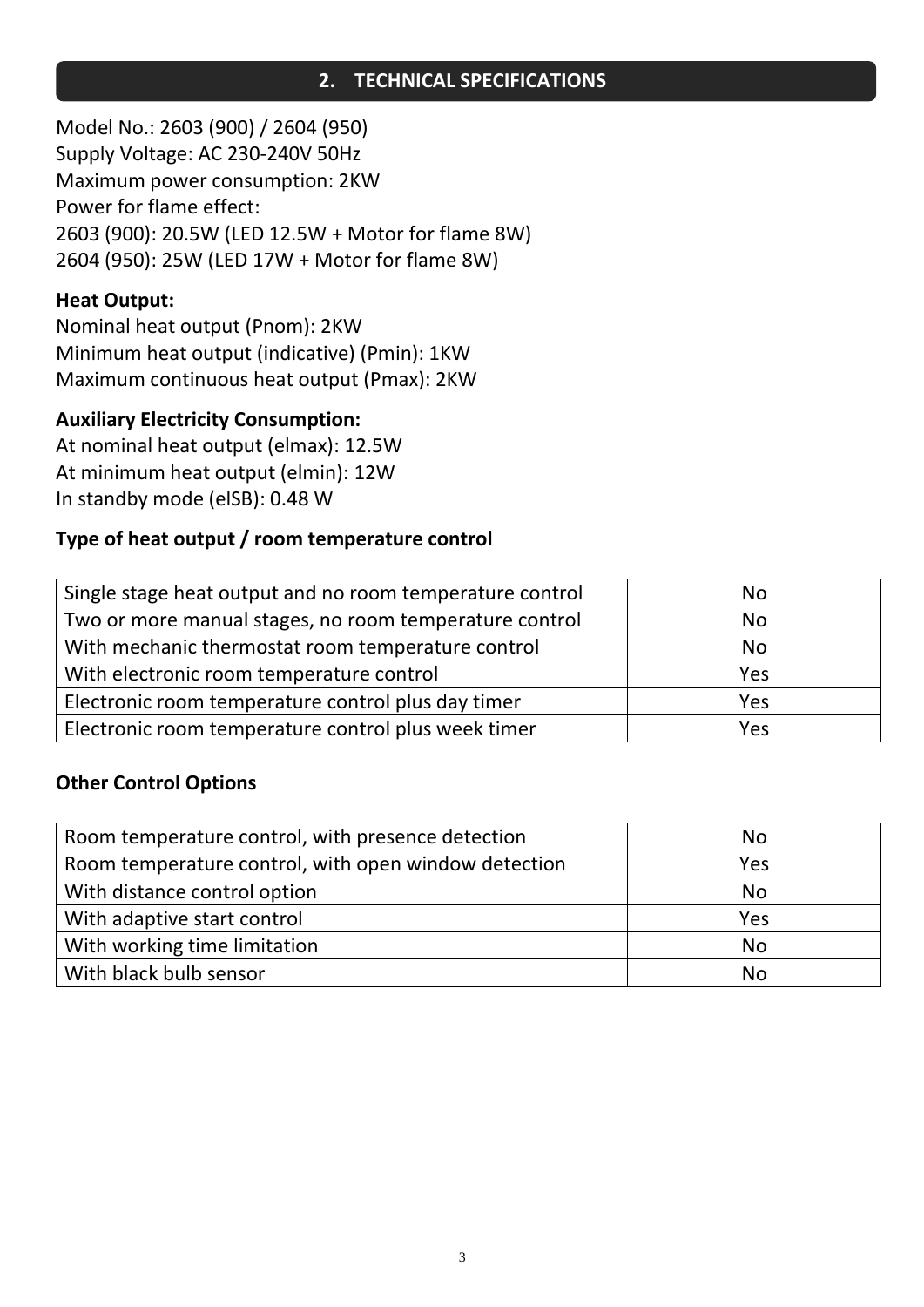#### **3. PARTS AND HARDWARE**

- 3.1 Unpacking the fire carefully, make sure that the appliance is intact with no signs of damage caused by transport and no part has been exposed to water. If in doubt, do not use the appliance and contact an authorised service centre.
- 3.2 Keep plastic wrapping away from children.
- 3.3 Save the original packaging as this may be required in the event of service complaint with product.
- 3.4 Check that all parts are removed from the packing.

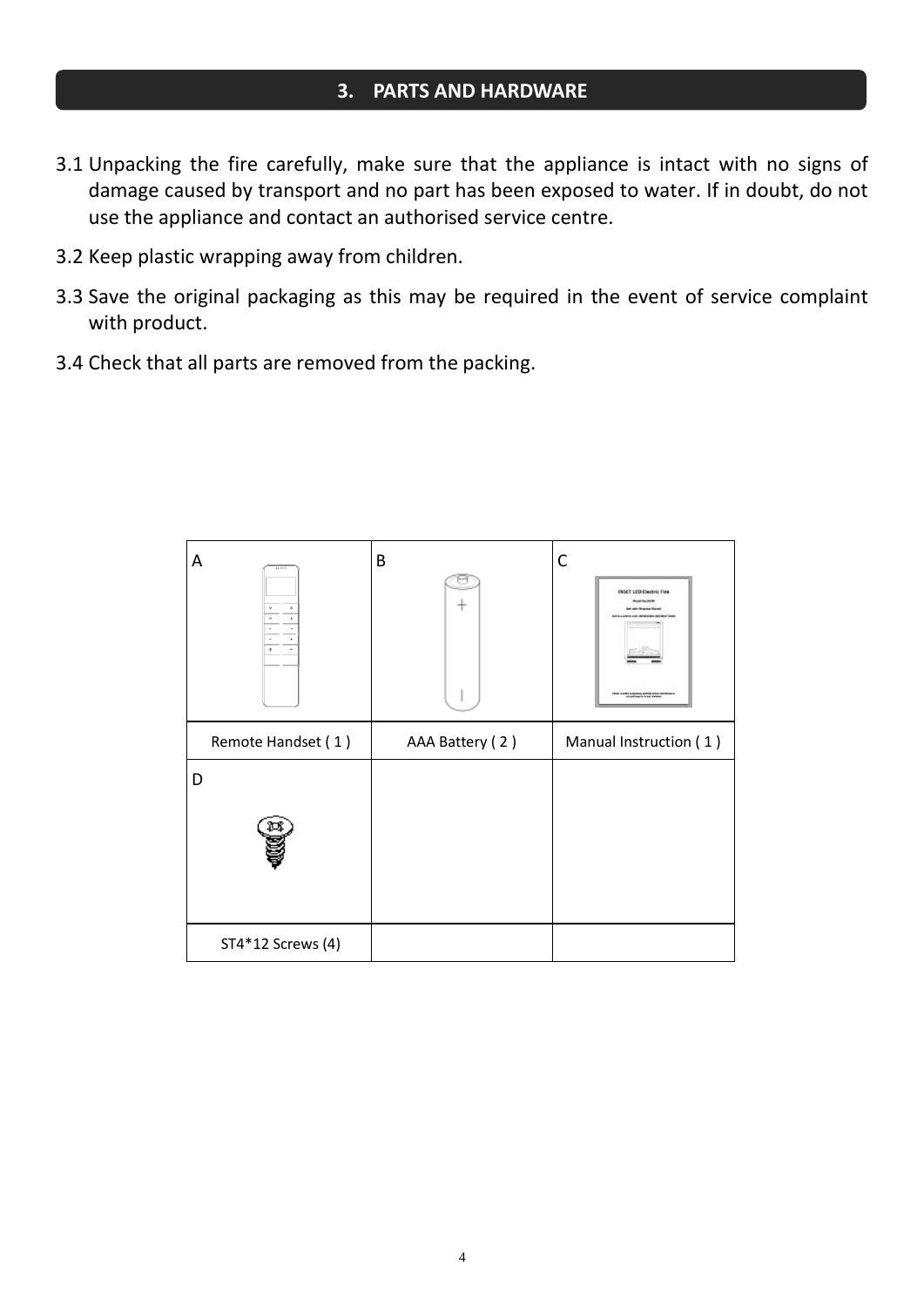# **4. APPLIANCE DIMENSIONS**



Unit: mm

| <b>MODEL</b>       |     | B   | ⌒<br>֊ |     |     |    |
|--------------------|-----|-----|--------|-----|-----|----|
| $2603 - BM900Elec$ | 640 | 742 | 660    | 165 | 102 | 18 |
| 2604 - BM950Elec   | 520 | 622 | 800    | 165 | 102 | 18 |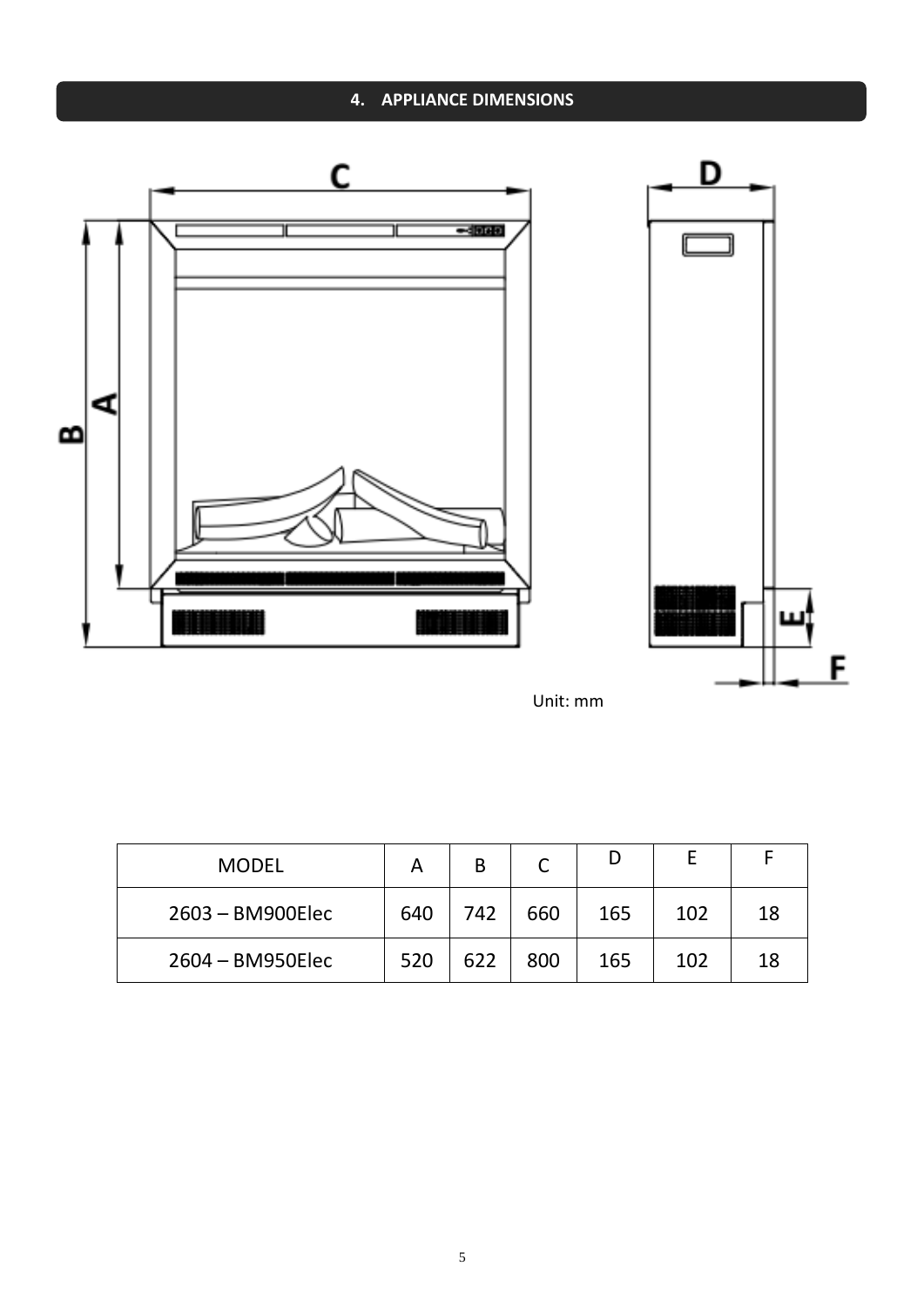# **5. INSTALLATION INSTRUCTIONS**

#### **Tools Required**

A screw driver will be needed.

#### **Locating the Appliance**

Your new electric fireplace may be installed virtually anywhere in your home. However, when choosing a location please ensure that the general instructions are followed.

5.1For best results, install out of direct sunlight.

- 5.2 The appliance should be connected to an earthed electrical outlet and it must be easily accessible to allow disconnection.
- 5.3 If installing in an existing fireplace and chimney always block the chimney with fibreglass insulation or similar to prevent it sucking air away through the appliance. Failure to do this may cause poor performance and loss of heat or make the appliance cut out.

#### **Installation**





Unit: mm

| <b>MODEL</b>     |     | В   |     |     |
|------------------|-----|-----|-----|-----|
| 2603 (BM900Elec) | 744 | 663 | 660 | 633 |
| 2604 (BM950Elec) | 624 | 803 | 800 | 773 |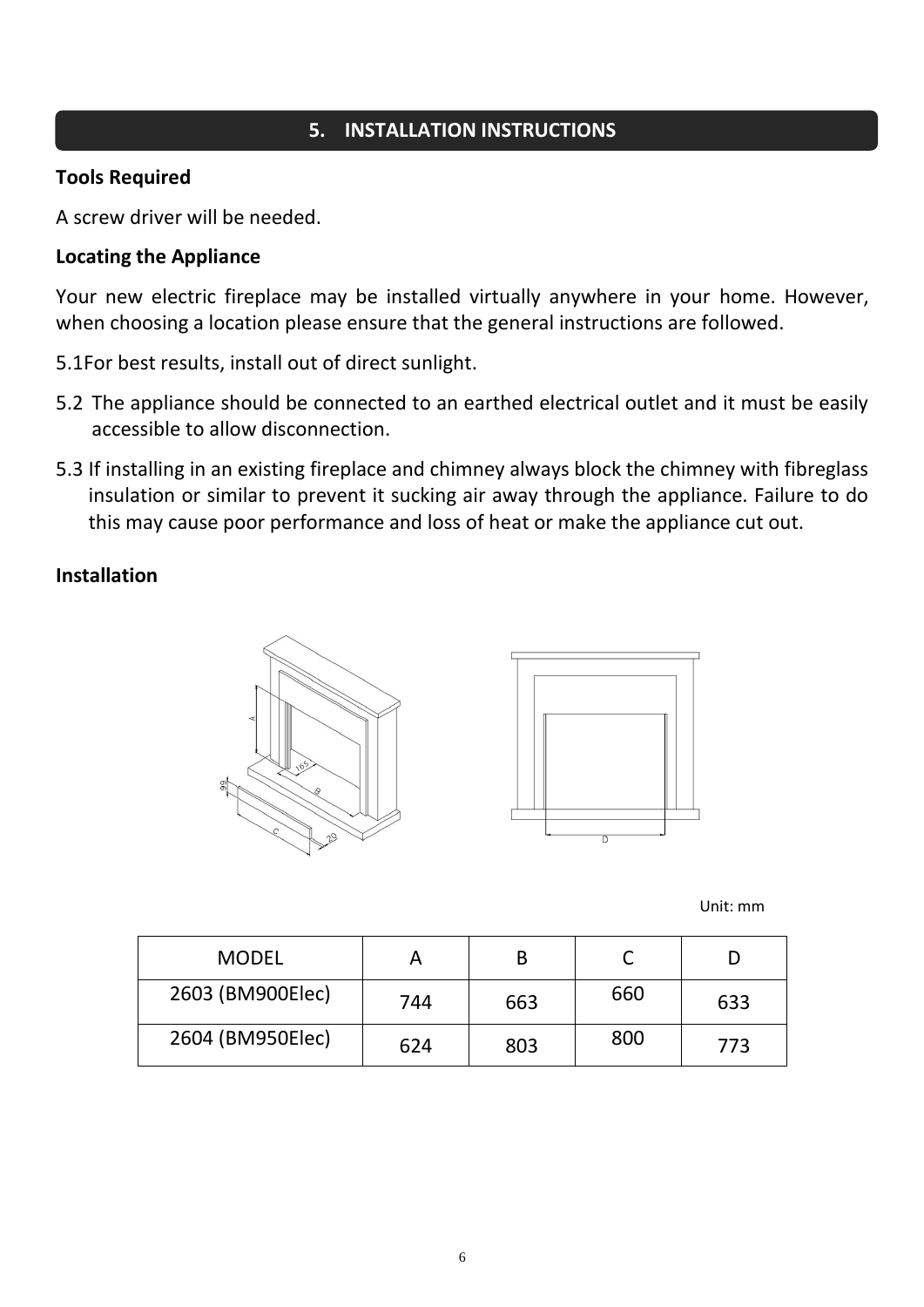7

# **Installation into a fireplace opening / insert:**

5.4a Find a safe and proper location and put the mantle firmly against the wall. Fully recess the appliance from the front into the mantle making sure the back of the appliance is firmly against the wall.

5.4b Carefully remove the front trim from the appliance and put it in a safe place to prevent damage.

5.4c Mark the 4 hole positions a, b, c and d on the mantle and then fix the appliance with 4 ST4\*12 screws.

5.4d Re-install the front trim to the appliance.



 $\overline{1}$ 

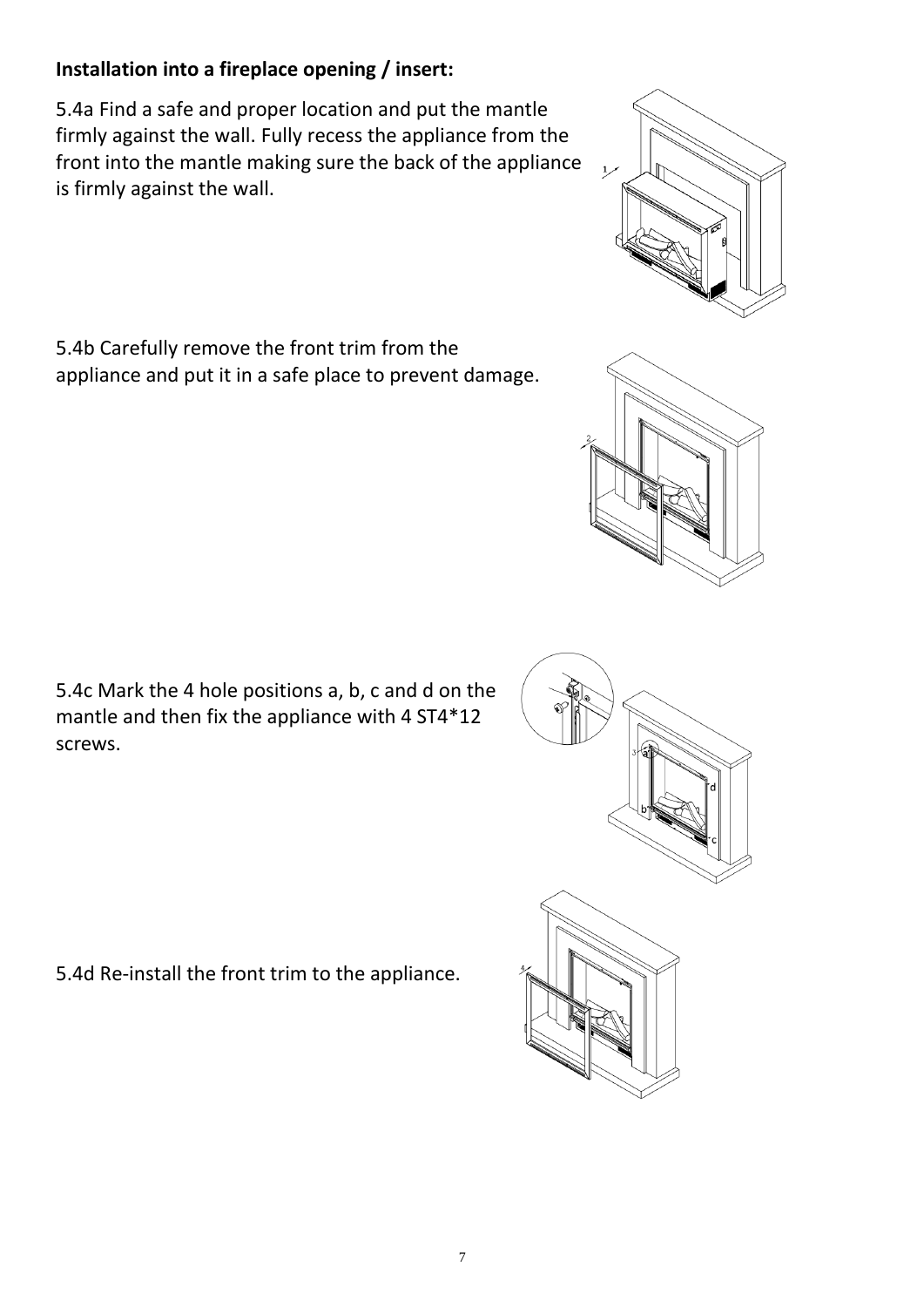Affix the metal strip to the rear of the marble plinth by following the below steps 1-4



Apply the double sided tape to the rear of the rear face of the metal plate, then affix to the rear of the marble plinth. Take care to ensure it is fitted centrally with the bottom edges aligned.



5.4e locate the small board beneath the air outlets of the appliance and then push in the board upright along the edges of the left and right of the appliance. Make sure the small board is fully recessed. Use the two adjustable magnets on the appliance to align the front edge of the marble with the mantel. The installation is completed.

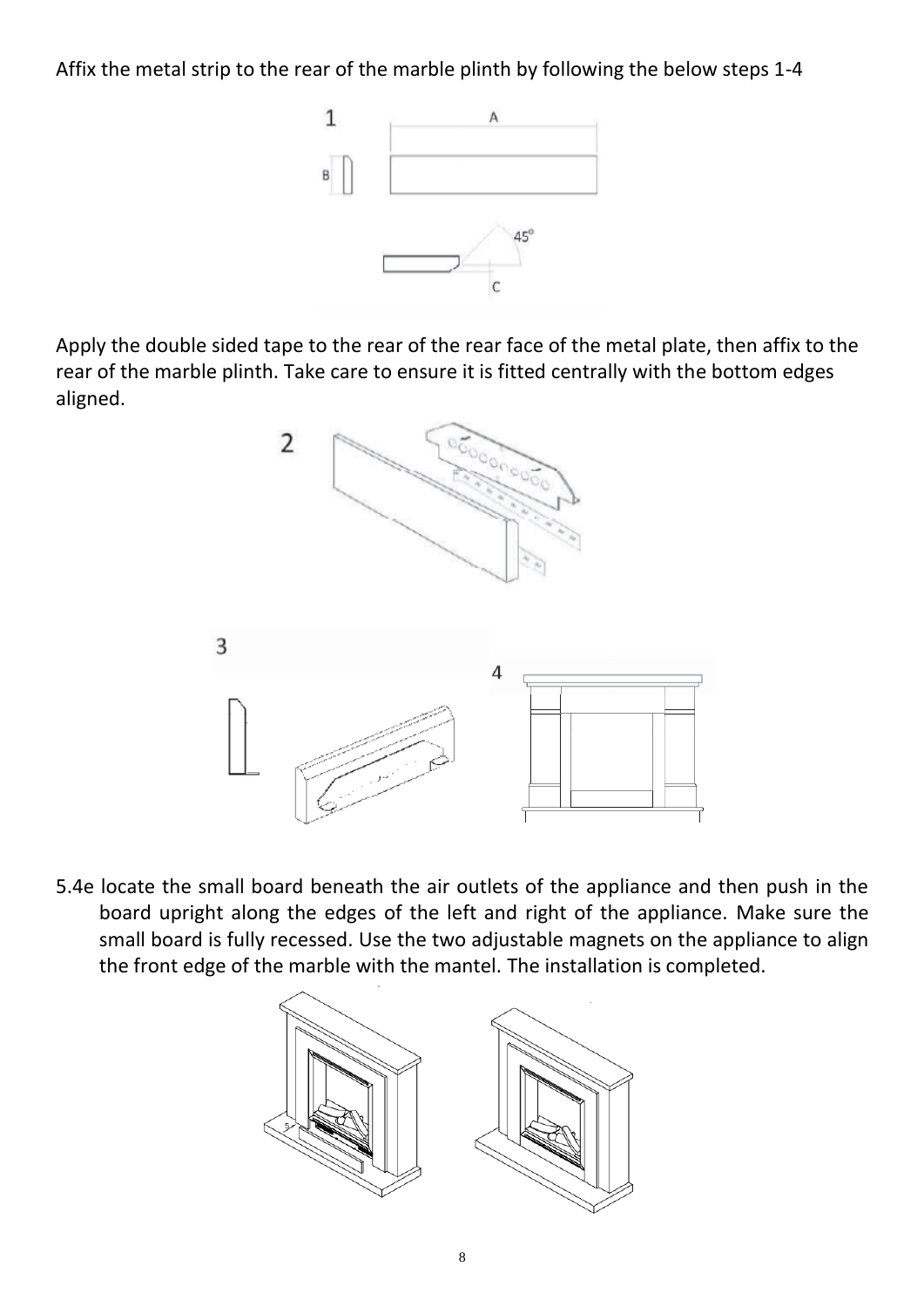#### **6. OPERATING INSTRUCTIONS**

**WARNING! Do not operate the appliance if it is damaged or has malfunctioned. If you suspect the appliance is damaged or has malfunctioned call a qualified service engineer to inspect the appliance, and replace any part of the electrical system if necessary, before reuse.**

**WARNING! To reduce the risk of fire, keep textiles, curtains, or any other flammable material a minimum distance of 1 meter from the air outlet.**

**MAKE SURE** the plug fits tight in the outlet. Faulty wall outlet connections or loose plugs can cause the outlet to overheat.

**Do not** disconnect the power at the mains supply whilst the appliance is running. Use the functions on the remote to turn the fire off and ensure the mains switch has been moved to the off position before disconnecting.

#### **PREPARATION FOR USE**

6.1 The appliance can be operated by both remote control and the manual controls on the appliance.

**NOTE: To use either the remote or the manual functions the main on / off switch must be in 'ON' position. In order to prevent the product becoming too hot, there is a 10s delay when turning on the heater and a 10s delay when turning off the heater fan.**

#### **Batteries**

Ensure that the handset batteries are new and inserted correctly.

## **Main Power Switch**

- 6.2 The mains power switch is located on the control panel locating on the right- hand side of the heater box.
- 6.3 Switch ON before operating either the remote or manual controls.
- 6.4 A long beep is heard to indicate the fire is ready for use.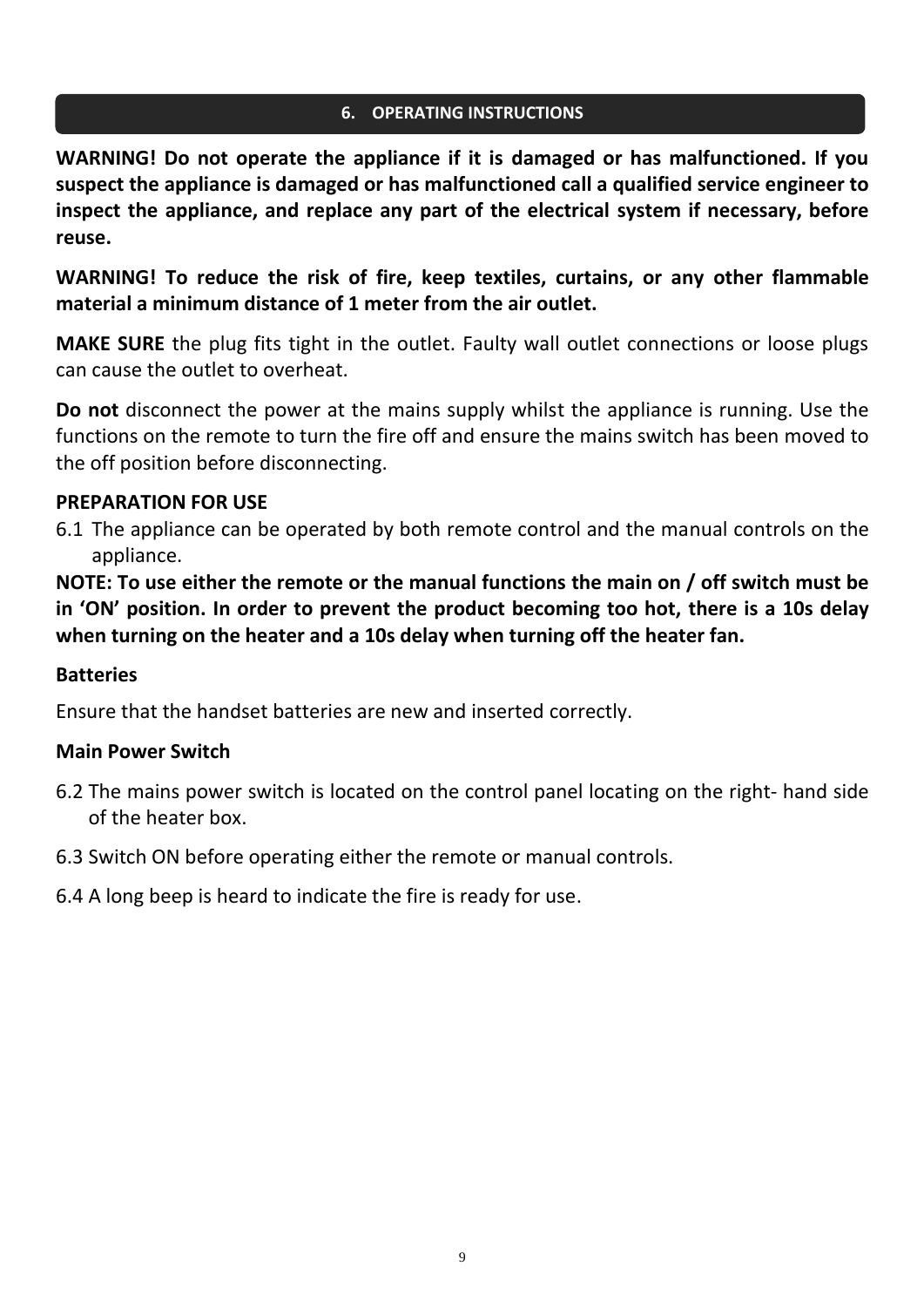#### **6a. MANUAL CONTROL PANEL**



# **NOTE: The manual buttons control basic functions, not a full range of controls. Use the remote hand set to carry out all functions**.

6a.1 The manual buttons are located at the upper right hand-side of the appliance.

6a.2 Press "LIGHTS ON / OFF" to turn on or turn off the flame effect.

6a.3 Press "FLAME" button to select or cycle through the colour of flames (3 kinds).

**When the remote runs out of power or when you change the batteries, the flame function will lose its memory, however this will not affect the timer settings, the clock and date may need to be adjusted.**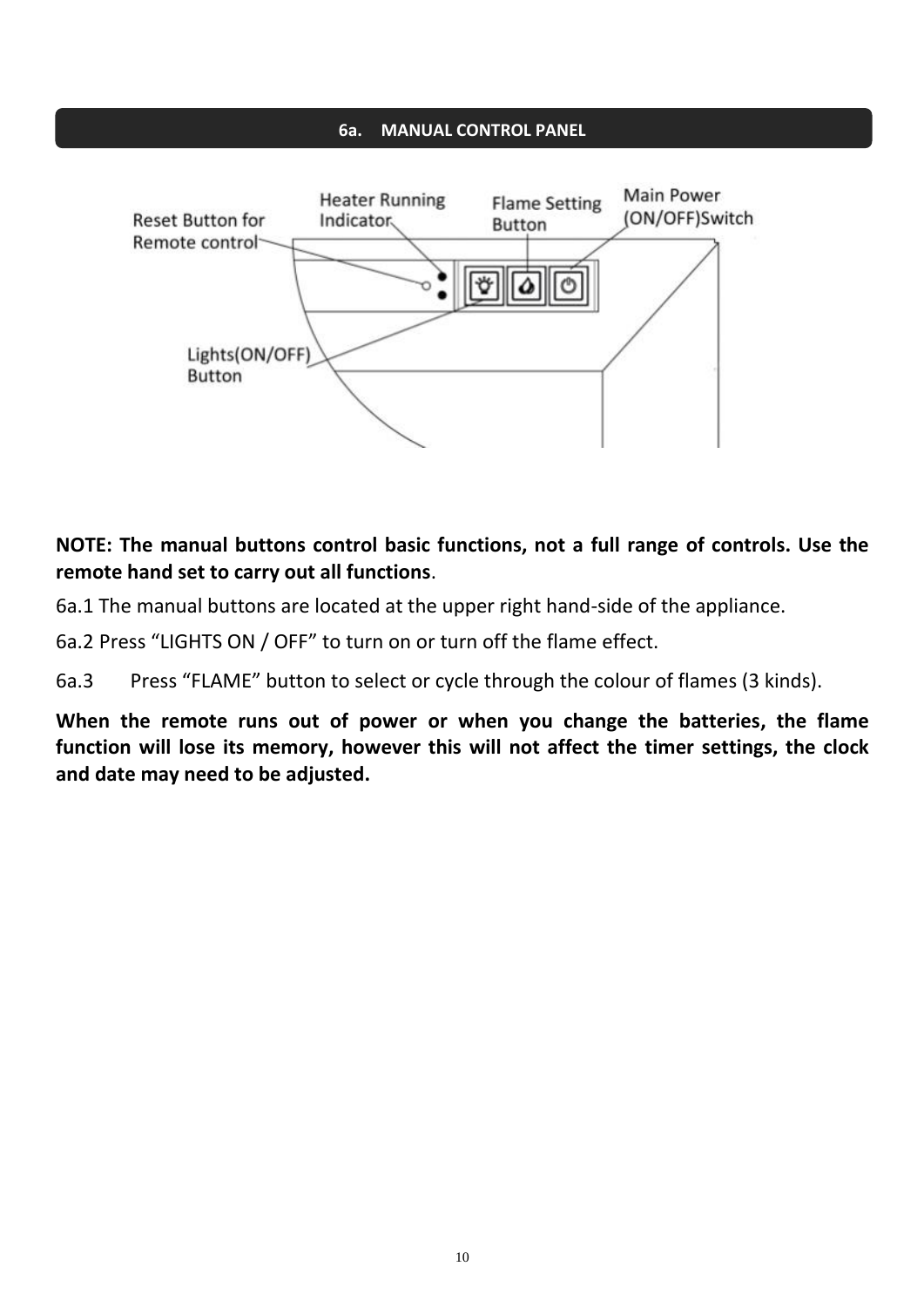#### **6b. REMOTE CONTROLS**



**NOTE: This is thermostatic remote control. The remote should be in the same room as fireplace and placed on a flat surface. It must be placed away from the fire so the hot air will not blow on it and affect thermostatic reading.**

The communication frequency between the fire and remote has already been set up. If you cannot use the remote with the fire, please follow instructions Step.6b31 to initiate the connection.

#### **Standby for Remote Handset**

6b.1 The screen shown to the right is when the remote handset is in standby mode.

## **Turn on / off**

- 6b.2 Press  $\bullet$  to turn on the flame effect, or turn off flame effect and heater when in normal mode.
- 6b.3 Press  $\bullet$  to turn on / off the flame effect under daily and weekly timer mode.

## **Flame Effect**

- 6b.4 Press  $\theta$  to enter the flame effect adjustment screen.
- 6b.5 Press the '←' and '→' button to select the 3 kinds of flame effect.
- 6b.6 Press the '+' and '-' button to select the 5 brightness settings of the flame effect or the OFF setting.



Before Day/Time set up



After Day / Time set up

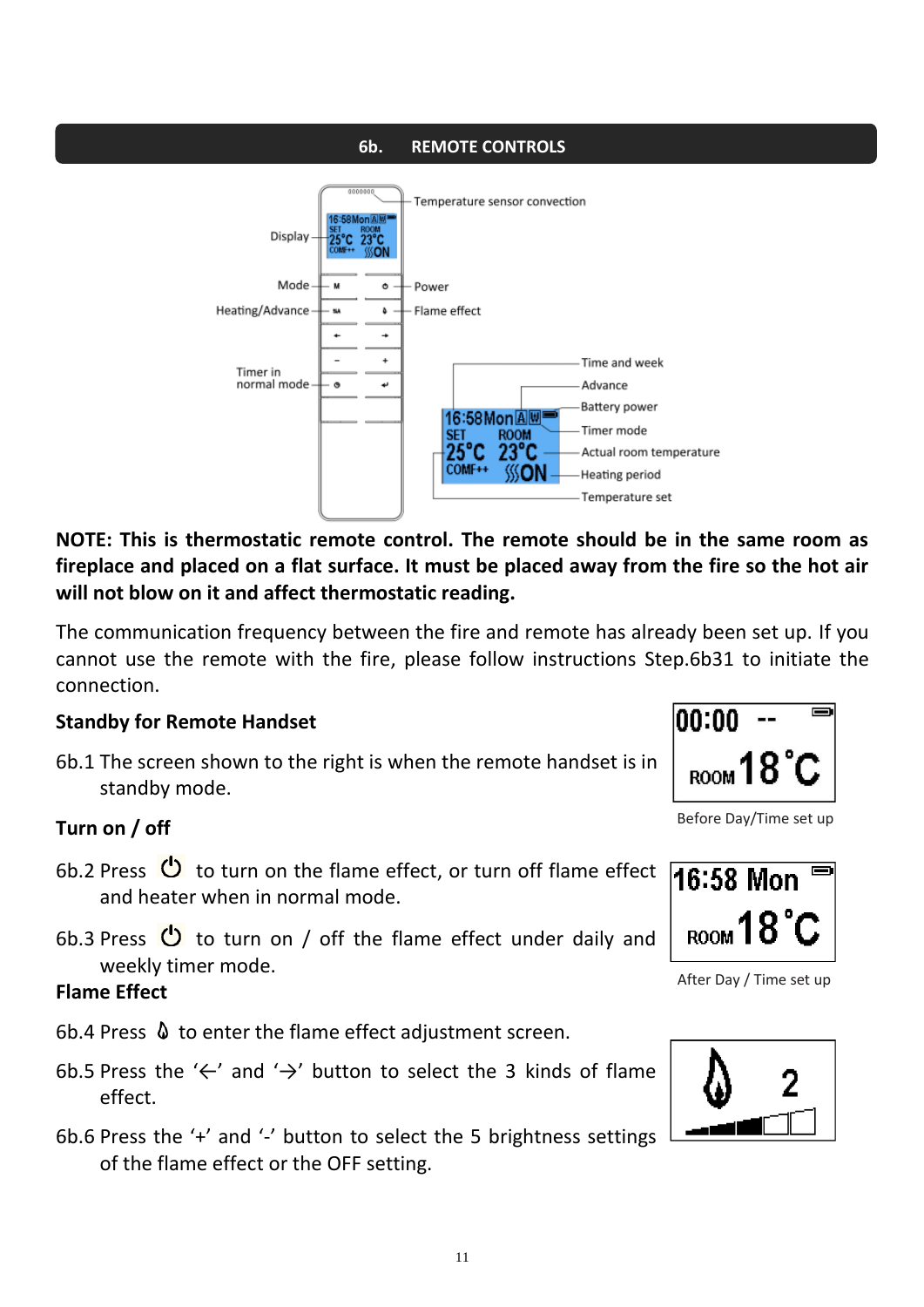# **Normal Mode**

- 6b.7 Normal control mode is factory set. If it is not, then press the  $\mathsf{M}$ button until the  $\blacksquare$  logo shows up at the upper right corner of the screen.
- 6b.8 Press the '+' and '-' button to adjust the temperature from 17℃ to 25°C adiustment is in 2°C intervals.
- 6b.9 Press  $\frac{1}{2}$  A button to turn on / off heat,  $\frac{1}{2}$  ON,  $\frac{1}{2}$  OFF will show at the lower of the screen.

**NOTE: It is normal for the fan heater to stop running for periods of time. This happens because the room temperature is at or above the temperature set on the remote control. The heater indicator will be turned off after 10s if you have the flame ON. The heater indicator will stay ON if you use the heating function only.**

#### **Count Down Timer**

**NOTE: This setting is only for normal mode. It allows the appliance to go into standby after a set period of time.**

6b.10 Press  $\Theta$  to cycle through the settings from Off and 0.5 hours to 9 hours. The timer logo and time will show on the screen.

**The heater must be in the ON position.**

## **The heater can be automatically run by using daily timer and weekly timer on the remote.**

## **Set up Day, Time and Comfortable temperature.**

- 6b.11 Press  $\bigcirc$  to turn on the remote handset. Hold the button  $M$  for 3 seconds to enter the setting screen.
- 6b.12 Press the ' $\leftarrow$ ' and ' $\rightarrow$ ' button to choose Day, Time or your comfortable temperature. The character selected will be highlighted.
- 6b.13 Pressing the '+' and '-' button will adjust the number.
	- •Time: 24-hour system
	- •Select your comfortable temperature from 15-25℃.
	- •Temperature unit: ℃、℉





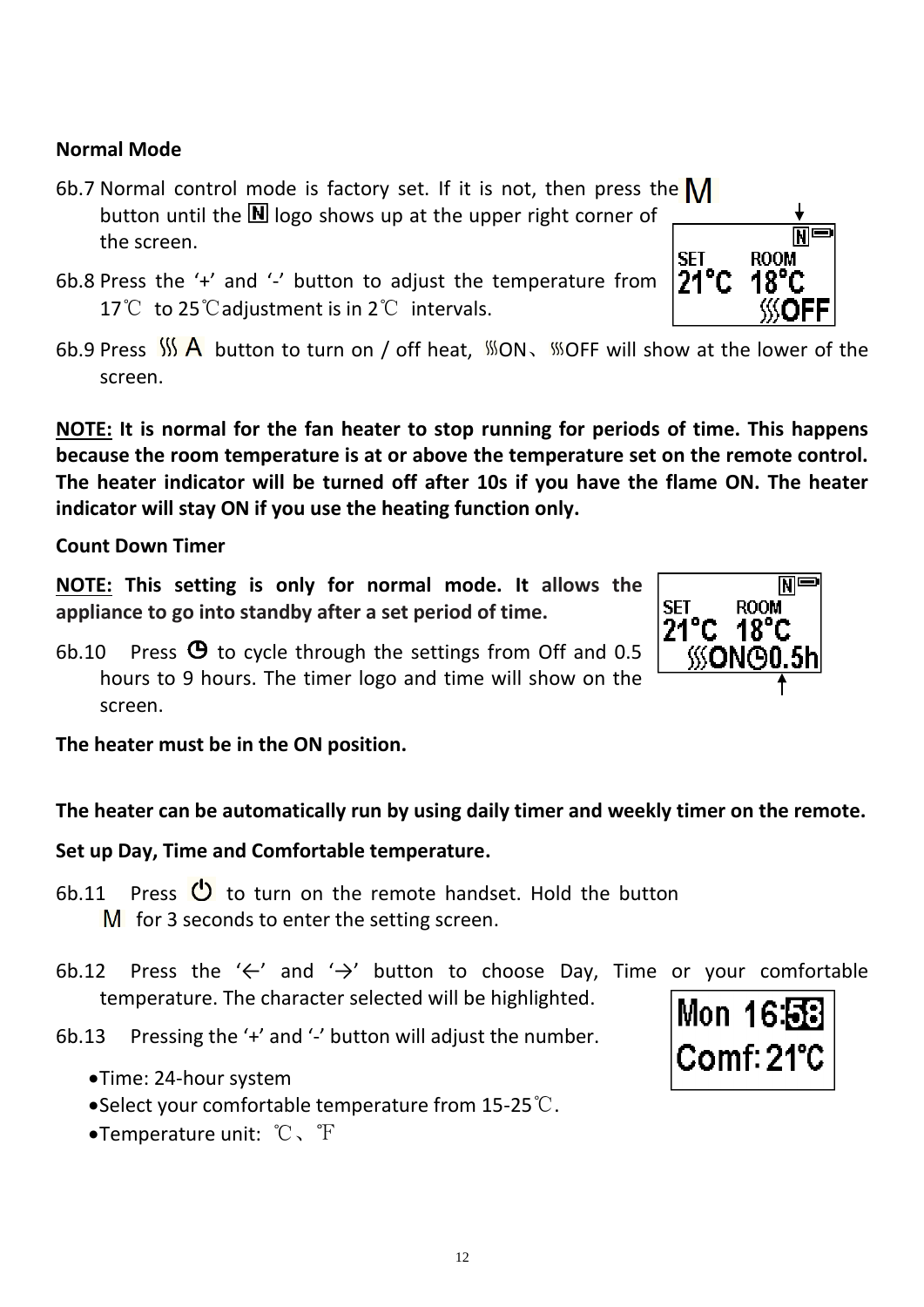## **Daily Timer Heating**

6b.14 The following are pre-set heating periods, which can be altered if desired

06:00 until 08:30 17:00 until 22:00

- 6b.15 Press  $\overline{M}$  until  $\overline{D}$  shows at the upper right corner of the screen, then enter the daily timer heating mode.
- 6b.16 Hold the arrow symbol button  $\leftrightarrow$  for 6 seconds to enter The daily timer setting. Max 3 timed Heating periods per day.
	- Press **'←'** or **'→'** to choose hour or minute, press **'+'** or **'-'** to set the time.
	- Minute will increase / decrease by 15 minutes per press. Hold  $\leftrightarrow$  for 3 seconds or wait for 10 seconds to save and exit the heating time period setting.

6b.17 Adjusting the set temperature

- Press the '+' or '-' button to increase or decrease the temperature on the basis of your comfortable temperature setting.
- ECO means 2℃ lower than your comfortable temperature setting
- ECO- means 4℃ lower, COMF+ means 2℃ higher, COMF++ means 4℃ higher.

6b.18 To check your daily timer settings, press  $\leftrightarrow$ 

6b.19 If the heating needs to be turned off, it will be necessary to go back to the Normal Mode to turn off.

## **Week Timer Heating**

6b.20 The following are pre-set heating periods, which can be altered if desired.

| <b>From Monday to Friday</b> |  |
|------------------------------|--|
| 06:00 until 08:30            |  |
| 17:00 until 22:00            |  |

From Saturday to Sunday 06:00 until 08:30 06:00 until 09:30 11:00 until 13:00 17:00 until 22:00



6b.21 Press  $\overline{M}$  until  $\overline{M}$  shows at the upper right corner of the screen, then enter the week timer heating mode.

6b.22 Hold  $\leftrightarrow$  button for 6 seconds to enter the week timer setting

•Press '←' or '→' to move the cursor (a flashing underline), press the  $\leftrightarrow$  button in the corresponding week position to select (the character is highlighted) or cancel (the character is displayed normally) the current setting. Several days can be selected together.



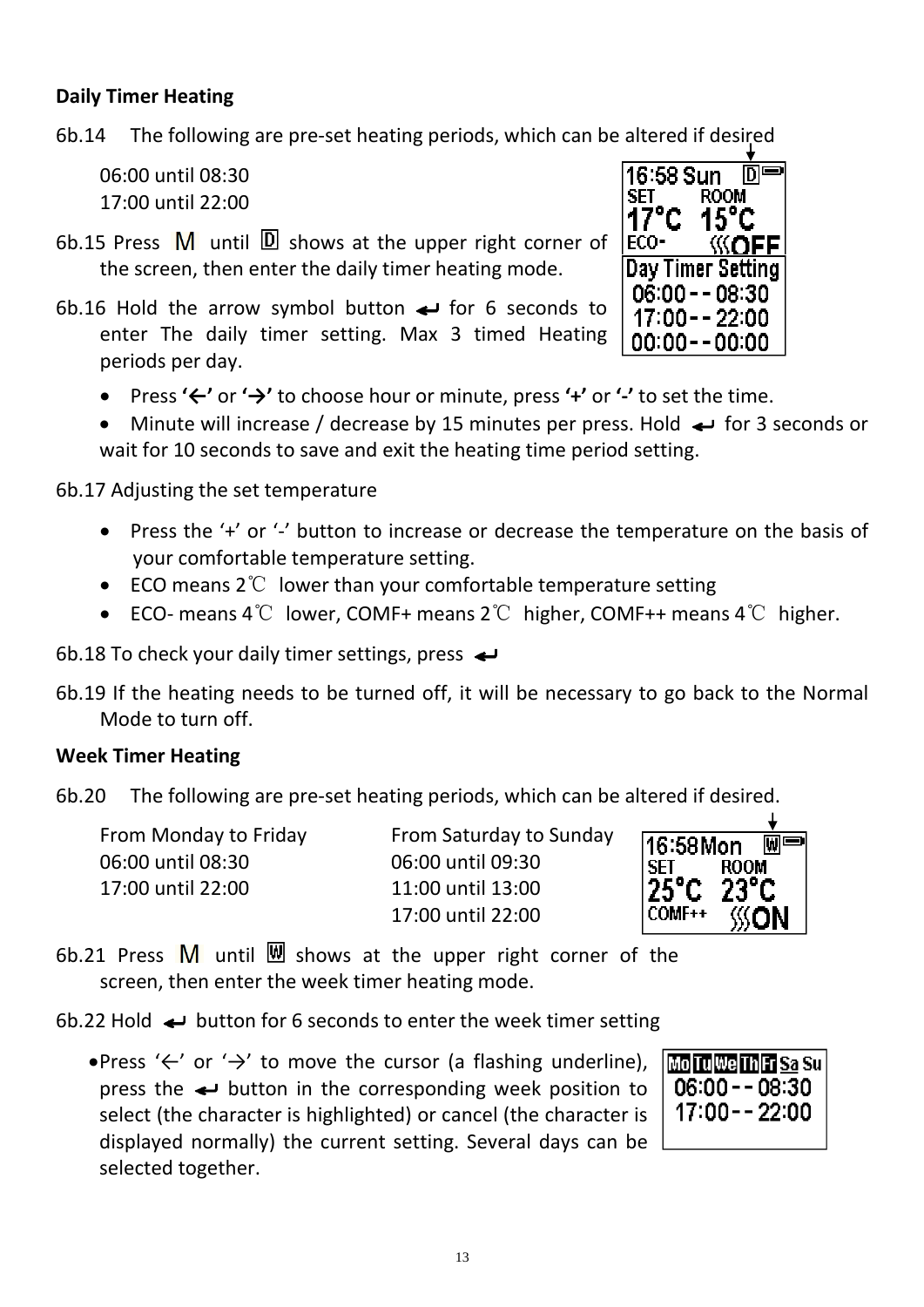- Press the  $\rightarrow$ ' button to move the cursor to the time period setting area.
- Press'←'or '→' to choose hour or minute, press '+' or '-' to set the number.
- Max 3 heating periods for a day.
- Minute will increase / decrease by 15 minutes per press.
- Press the  $\leftrightarrow$  to set the heating time for the selected day(s) and return to the week line.
- Hold  $\leftrightarrow$  for 3s or wait for 10s to save and exit the heating time period setting.

6b.23 Press  $\leftrightarrow$ , ' $\leftarrow$ ' and ' $\rightarrow$ ' to check your week Timer settings.

6b.24 If heating needs to be turned off, it will be necessary to go back to the Normal Control Mode to turn off.

# **Advance Mode**

- 6b.25 Under the daily and weekly timer mode press
- 6b.26 To turn the heater off when the heater is on during a pre-set heating period.
- 6b.27 To turn the heater on when the heater is off i $\frac{1}{1}$  A een preset heating periods.

## **Adaptive Start Control**

6b.28 According to room temperature and set temperature, the heater will automatically come on in time to heat the room to the set temperature at the set time. For example, if your timer is set to start at 18:00 and temperature is set to 23°C, the fire will come on at 17:30 to ensure the room is 23°C at 18:00.

#### **Window Open Detection**

- 6b.29 When the transmitter detects a rapid drop in room temperature, it will be judged as a window open, the warning icon will be displayed on the handset and the heating will be turned off automatically.
- 6b.30 After the indoor temperature has risen or a manual override of the warning (by operating remote control) has been done, the fire will return to normal working state.





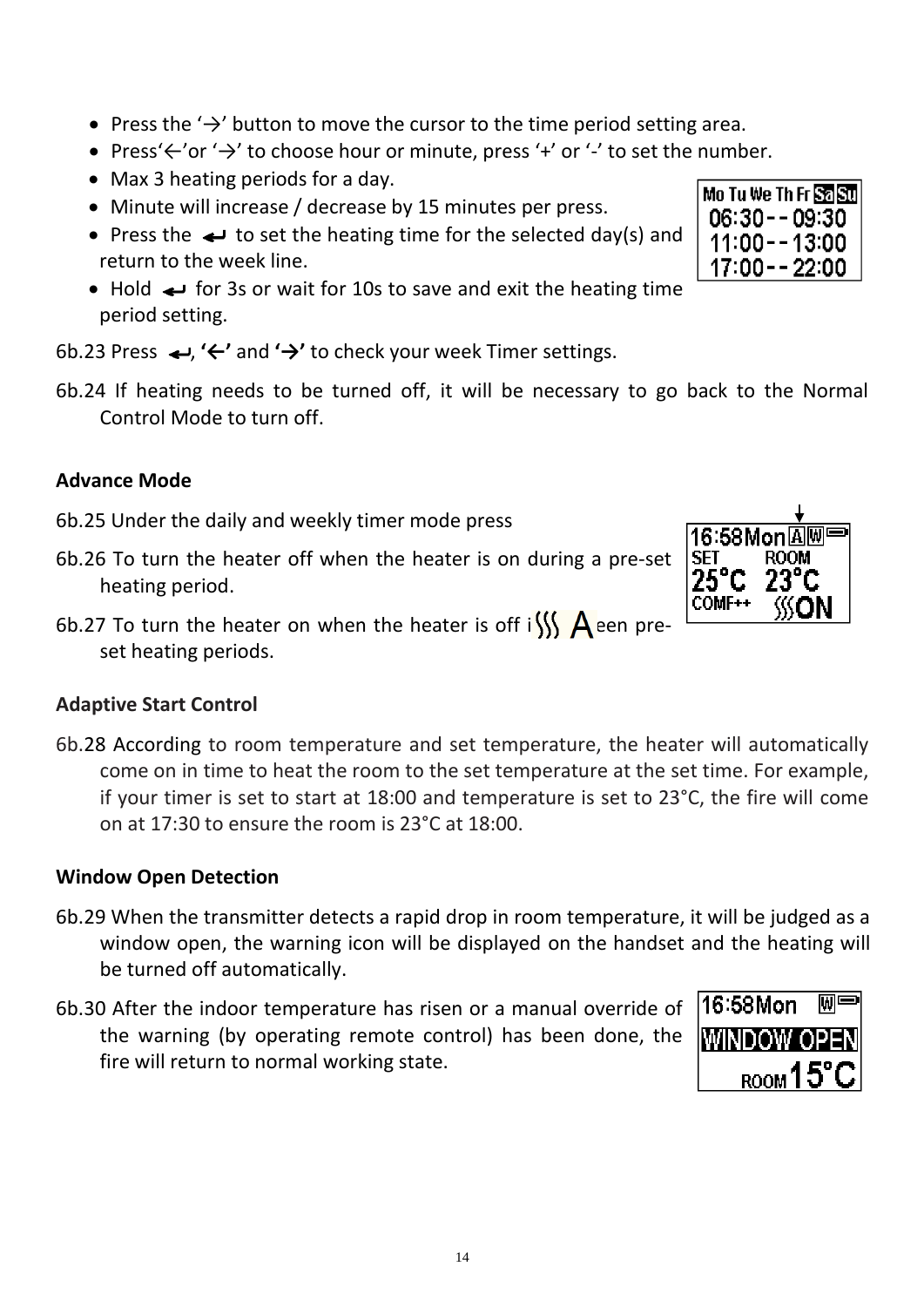## **Set up the communication between the remote and appliance**

- 6b.31 The below operations should be carried out before programming, when changing to a new remote or in the event the appliance cannot be controlled by the remote:
	- Hold the reset button on the appliance for 3 seconds (a pen point may be needed) until you hear 3 short beeps from the unit, release the button.
	- Press the  $\overline{\mathbf{C}}$  button on the remote, the programming is finished when you hear 1 long beep from the appliance.
- 6b.32 Resetting the code for remote control is necessary if the appliance operates wrongly or the remote control does not operate correctly.
	- Open the back cover of the remote control.
	- Press the Reset button on remote handset.
	- Follow the steps 6b.31

# **Resetting the Thermal Cut Out**

- 6b.33 This appliance is fitted with an Electronic Safety Control (E.S.). This is a safety device, which switches off the fire if, for any reason, the appliance overheats, e.g. if covered. If the heater stops operating while the flame effect continues working normally, this indicates that the E.S. Control is in operation. The E.S. Control can only be reset after the appliance has cooled down, and the appliance has been reset. Resetting of the E.S. Control proceeds is as follows:
- 6b.34 Switch off the appliance (Manual On / Off switch) and leave it off for approximately 10-15 minutes.
- 6b.35 Remove any obstruction to the fan heater outlet or fan blades etc. Make sure that the power supply is disconnected with the plug socket outlet while doing this.
- 6b.36 Switch on the appliance and the E.S. Control will be re-set.
- 6b.37 Ensure that the appliance is functioning correctly. If the E.S. Control operates again, the appliance should be checked by a competent electrician.

15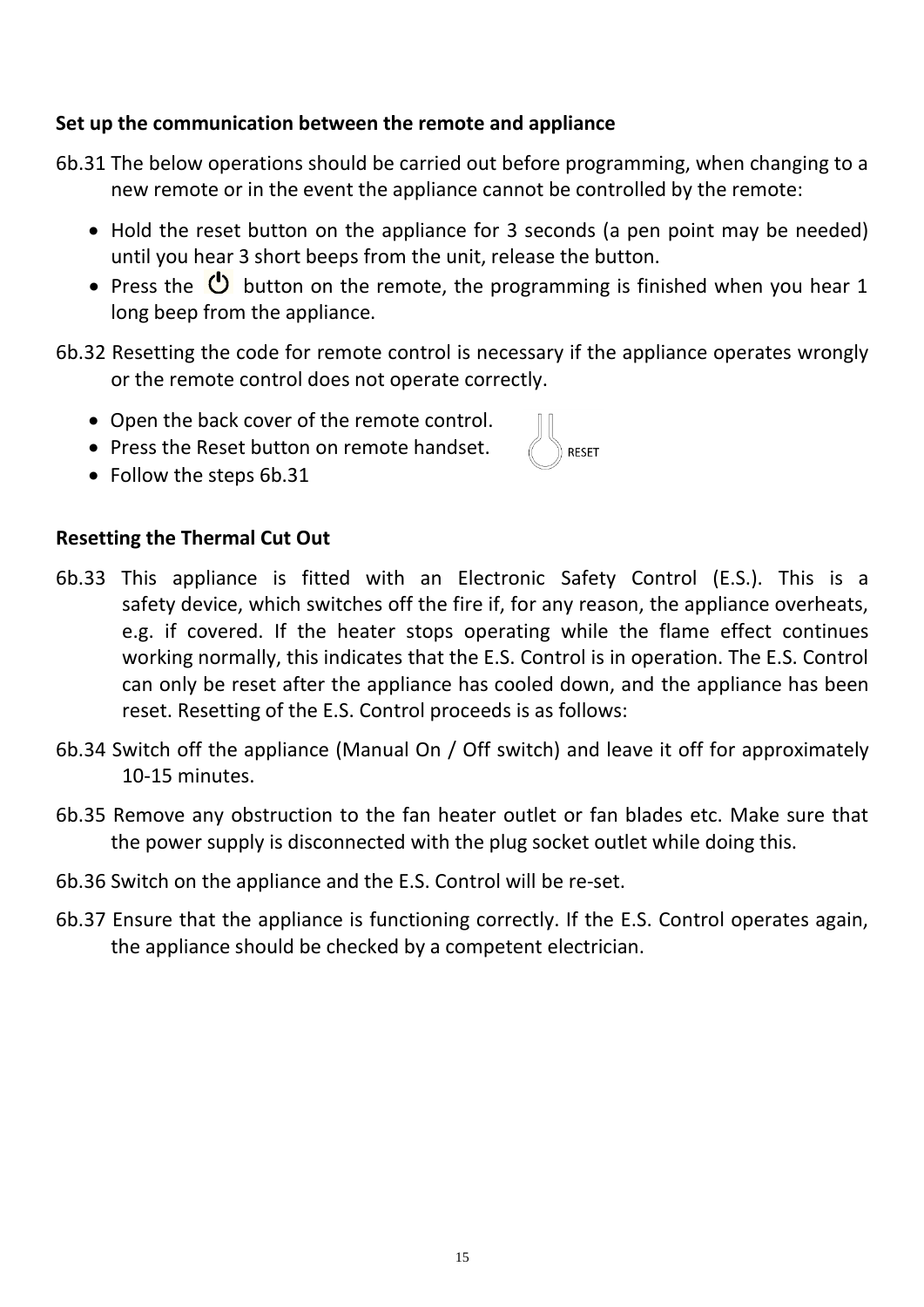#### **7. MAINTENANCE**

**WARNING: Before any maintenance or cleaning of the exterior of the fireplace, the unit should be disconnected from the power supply until it has cooled down.**

#### **Remote Handset Battery Replacement**

- 7.1 When the batteries are at full power, the battery symbol will show  $\Box$
- 7.2 When the batteries are half full, the battery symbol will show  $\square$
- 7.3 When the batteries are out of power and need replacing immediately, the battery symbol will show  $\Box$
- 7.4 Battery replacement is recommended after 1 year. The batteries are 1.5V alkaline AAA, batteries.
- 7.5 Dispose of old batteries at an appropriate recycling facility.

#### **Cleaning the Fireplace**

Cleaning or polishing products are not recommended. Fingerprints or other marks on the front glass panel can be removed by a piece of soft, damp, lint-free cloth with a good quality household glass cleaner. The front glass panel should always be completely dried with a clean, lint-free cloth or paper towel.

**CAUTION:** Abrasive cleaners should not be used on the glass panel. Liquids should not be sprayed directly onto any surface of the unit.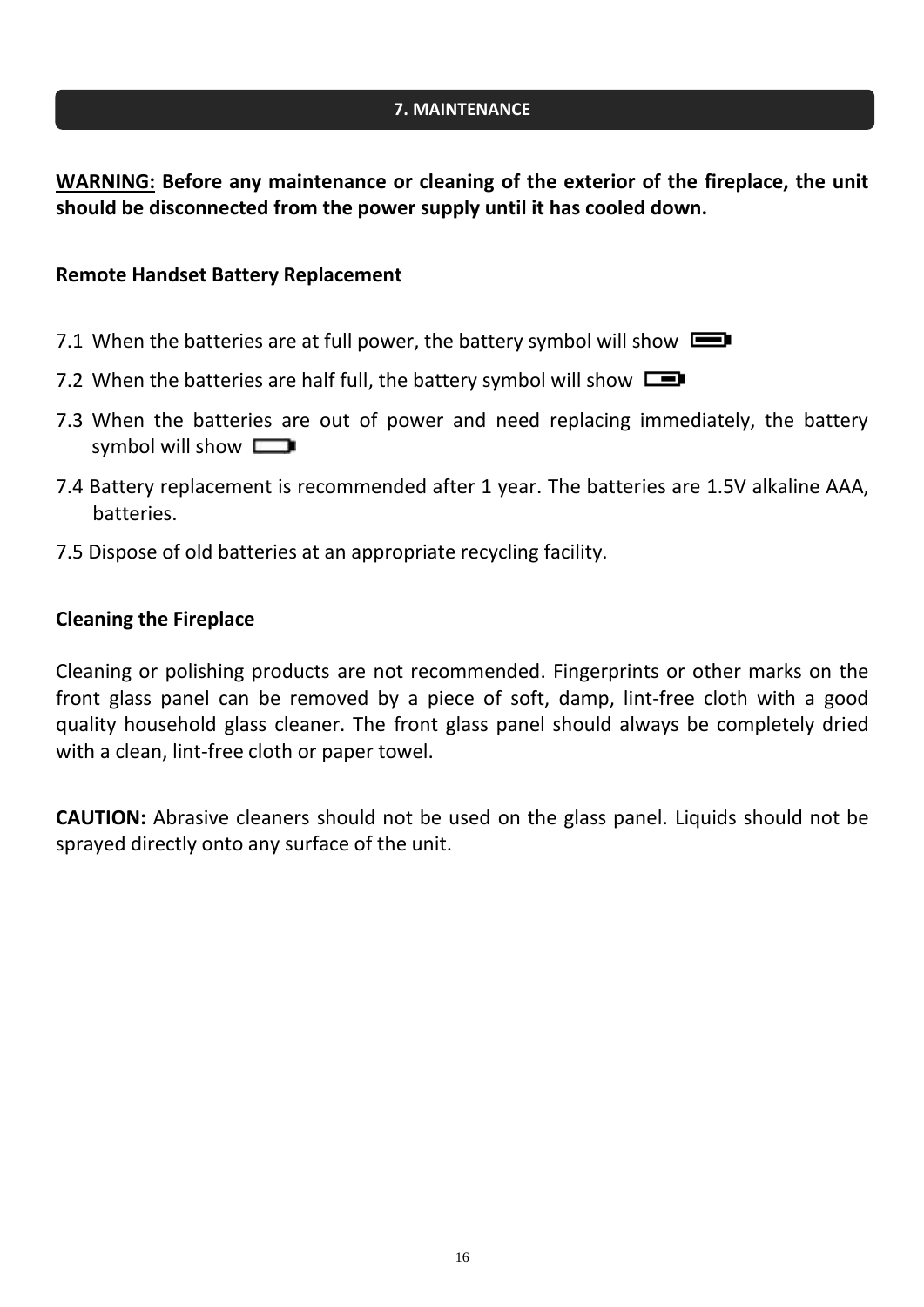#### **8. GUARANTEE**

## **ELECTRIC FIRE GUARANTEE**

Be Modern Ltd. (the 'Company') provides a **twelve month** guarantee in respect of this electric fire appliance.

- **1. The twelve month Guarantee applies to**:
- a. All products in the ranges manufactured by the 'Company' (but subject to the exceptions below): where
- b. The product has been purchased and installed within the UK and in respect of
- c. The initial installation: and in favour of
- d. The original purchaser
- **2. Proof of Purchase must be retained by the Purchaser**
- **3. The twelve month Guarantee does not apply to**:
- **a. Damage or inferior workmanship practices whilst the 'Product' is being installed**
- **b. Damage caused by mis-use of the 'Product' or where normal standards of care and use have not been complied with.**
- **c. Damage through a malfunction or an inadequately installed electric fire.**
- **d. Damage or defects due to mis-use, accident or unauthorised alterations.**
- 4. During the **1 year** after the "Product" has been supplied, the Guarantee covers the making good (whether by repair or replacement at the Company's discretion) of defects arising from defective manufacture of materials of "Product" covered in Para 1 all at no cost to the purchaser on the proviso:
- a. The Product has been installed as per Be Modern recommendations
- b. The Purchaser uninstalls the Product and makes it available for collection by Be Modern.

## **This Guarantee does not affect your statutory rights**

**On requiring service the purchaser should contact the retailer who supplied your product who will assist and advise you as necessary.**